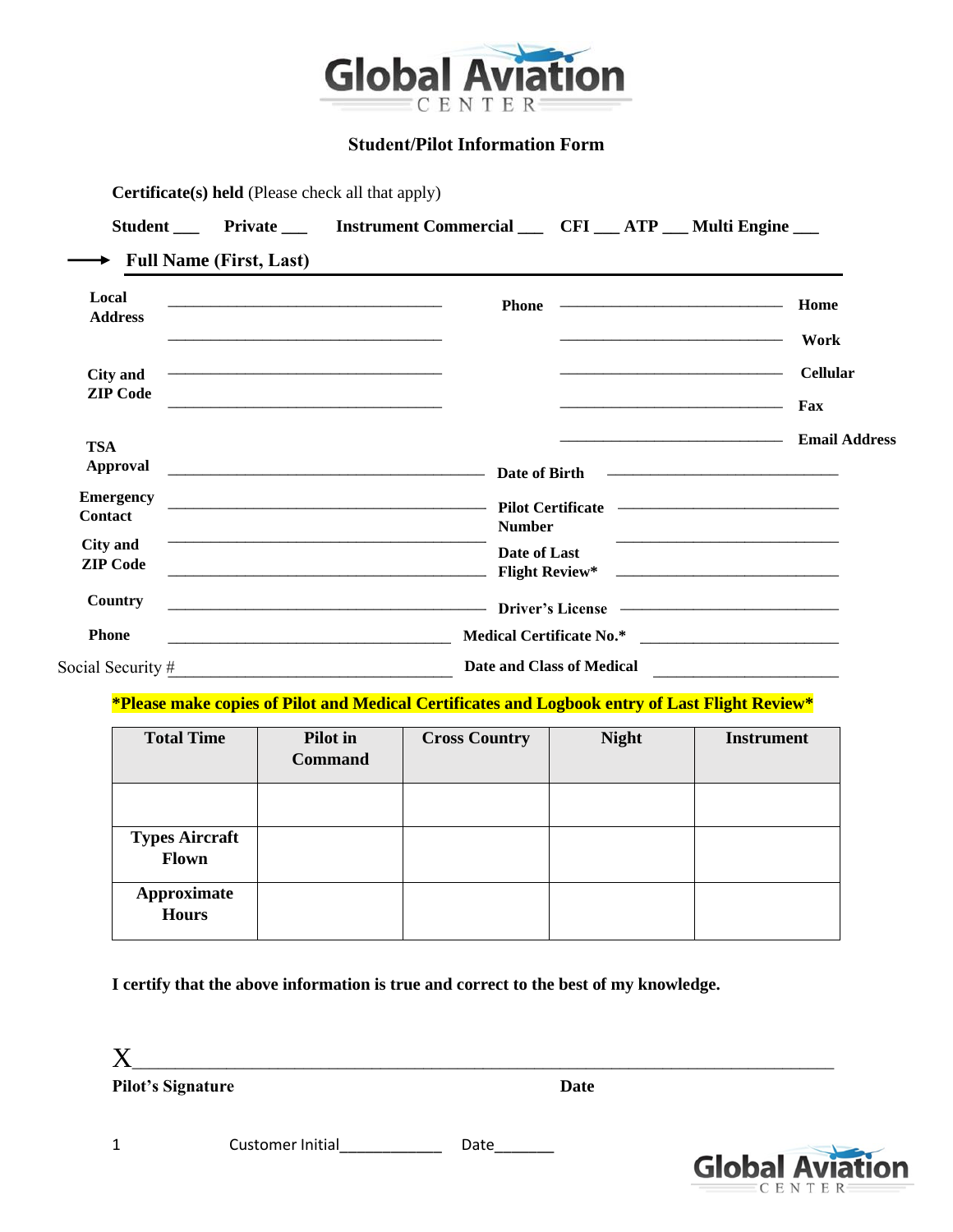#### **Pilot is authorized to rent following aircraft after receiving an instructor checkout and sign off**

| <b>Aircraft Type</b>          |  |  |
|-------------------------------|--|--|
| <b>Instructor's Signature</b> |  |  |

Global Aviation Center, Inc. January 2020

# **STUDENT & RENTER'S CHECKOUT CHECKLIST**

## **All Information below must be filled out, signed, initialed by the instructor, and on file prior to renting.**

- Pilot Information Form
- Global Aviation Center Policy Sheet
- Hold Harness
- □ Credit Card Information Sheet
- $\Box$  Copy of last BFR endorsement from logbook
- □ Copy of Medical Certificate
- $\Box$  Copy of License
- Photo ID
- □ Renter's Checkout Written
- Passport
- $\Box$  TSA if applicable
- $\Box$

## **It is the responsibility of the renter to submit new pilot information to Global Aviation Center. This includes but is not limited to:**

- New Medical Certificate
- Reissued License
- New Flight Review
- Change of Credit Card Information
- Renters Insurance \*Minimum of \$10,000 Non-Owners Aircraft Coverage

| Signature: | .<br>Date: |  |
|------------|------------|--|
|            |            |  |

Permission is granted to Global Aviation Center for use of photos. \_\_\_\_\_\_\_\_\_\_\_\_ (Initial)

Our goal is to provide quality aviation training, aircraft rental, and pilot services.

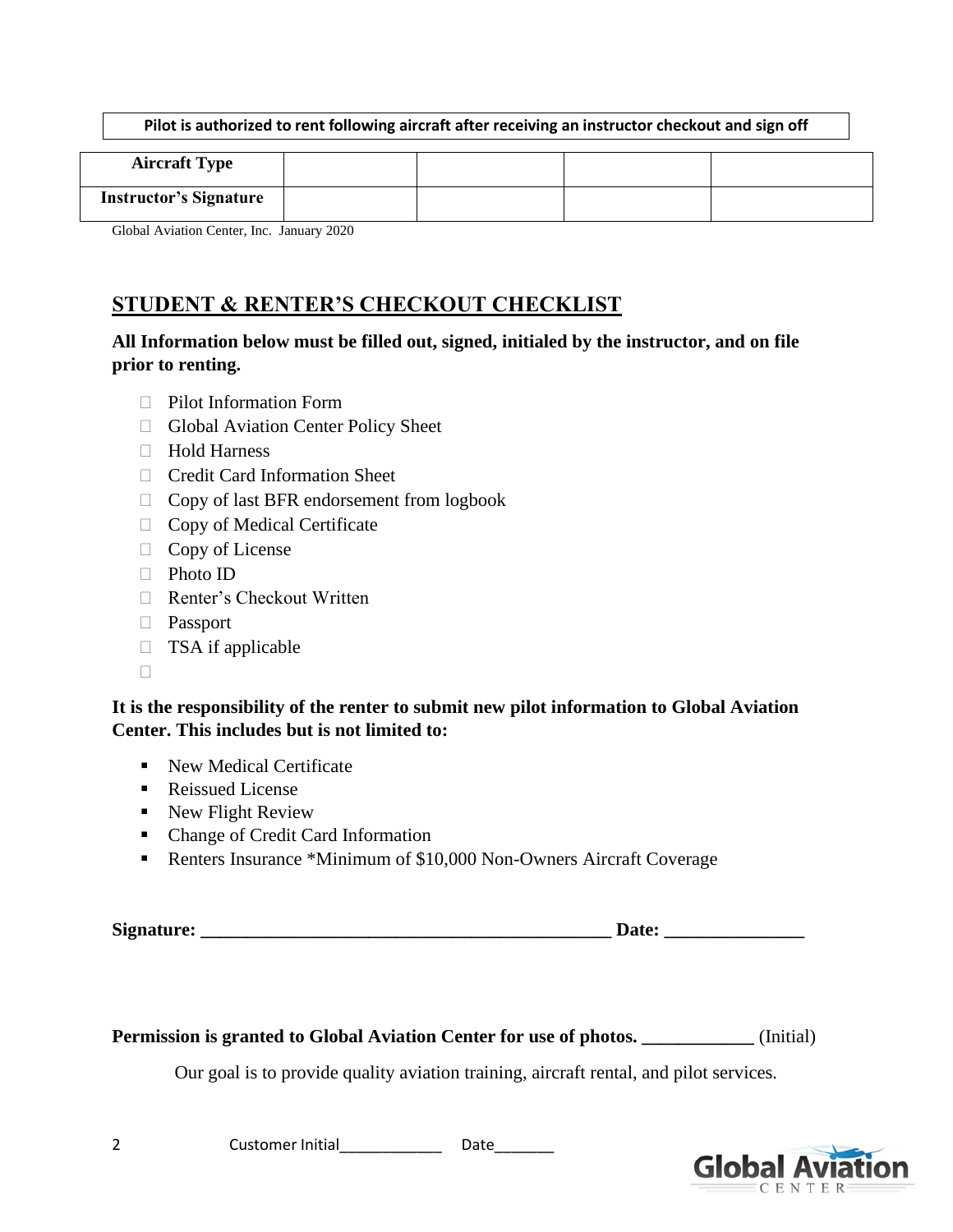#### **RELEASE OF ALL CLAIMS/INDEMNIFICATION (HOLD HARMLESS) AGREEMENT**

**The undersigned, for and in the consideration of use of aircraft and provision of flight instruction, the receipt of which is hereby acknowledged from Global Aviation Center hereby fully and completely releases, acquits, satisfies, and forever discharges Global Aviation Center its owners, members, officers, directors, managing agents and employees, or any other person who may acquire an interest in Global Aviation Center for any and all claims, actions, causes of action, damages, judgements or execution or any claim whatsoever in law or equity they may have now or in the future against Global Aviation Center arising out of the rental of aircraft and/or receipt of flight training. I further acknowledge and agree, that I will forever release Global Aviation Center, its owners, members, officers, directors, managing agents and employees, its heirs, executors, assigns, or any other person who obtains an interest in Global Aviation Center for any and all causes of action, claims, of any sort that arises from the rental of aircraft or flight training provided by Global Aviation Center.**

**I further acknowledge and agree by my signature that I will fully indemnify, save, and hold harmless, Global Aviation Center, its owners, members, officers, directors, managing agents and employees, and their heirs, executors, assigns or any other person who might acquire an interest in Global Aviation Center for any and all claims, actions, judgements, damages, that have or may arise out of the use or rental of any aircraft, or obtaining of any flight training from Global Aviation Center by any other individual, party, corporation or other entity.**

**I further acknowledge, by my signature on this document, that I understand fully, that there are associated hazards in flying, and the rental of aircraft, including serious injuries and death from the use of aircraft. I acknowledge by my signature on this document, that I understand and accept such risks, and I further understand and agree to the following Rental Agreement:**

#### **RENTAL AGREEMENT**

**1. This agreement consists of all the terms and conditions on this page. "Customer" means the person signing this agreement and as such accepts liability hereunder.**

**2. Customer shall return aircraft to Lessor (Global Aviation Center) in the same condition as received, at the location where rented, on the return date and time specified when reserved or sooner if demanded by the Lessor. Customer agrees to arrange the return of the aircraft at his expense to Republic Airport (KFRG) if forced to leave it elsewhere for reasons other than mechanical failure. Upon Customer defaulting in any respect under this lease or upon Customer violating any federal, state or municipal law, or any FAA regulation, this lease shall terminate immediately and Lessor shall have all rights accorded by law, including, though not limited to, the right to repossess the aircraft at Customer's expense, re-rent the aircraft for the duration of the lease as the agent of the Customer, or sue for damages for the rentals due hereunder. In the event of loss or damage to the aircraft while on rental, whether or not due to the fault of the Customer, Customer shall pay to lessor on written demand the amount of all resulting loss and expense of the Lessor in excess of any insurance proceeds received by the Lessor. Renters of the aircraft shall be unconditionally responsible for any and all damages to the aircraft while in the custody and control of the Renter as stipulated in the aircraft rental agreement. Damages shall include but not be in any way limited to: excess wear and tear, incorrect fueling damages, operation in a manner inconsistent with the requirements of the operation and service documents; failure to exercise reasonable judgement and competent airmanship; foreign object damage; ground handling damage, water or storm damage,**



3 Customer Initial\_\_\_\_\_\_\_\_\_\_\_\_ Date\_\_\_\_\_\_\_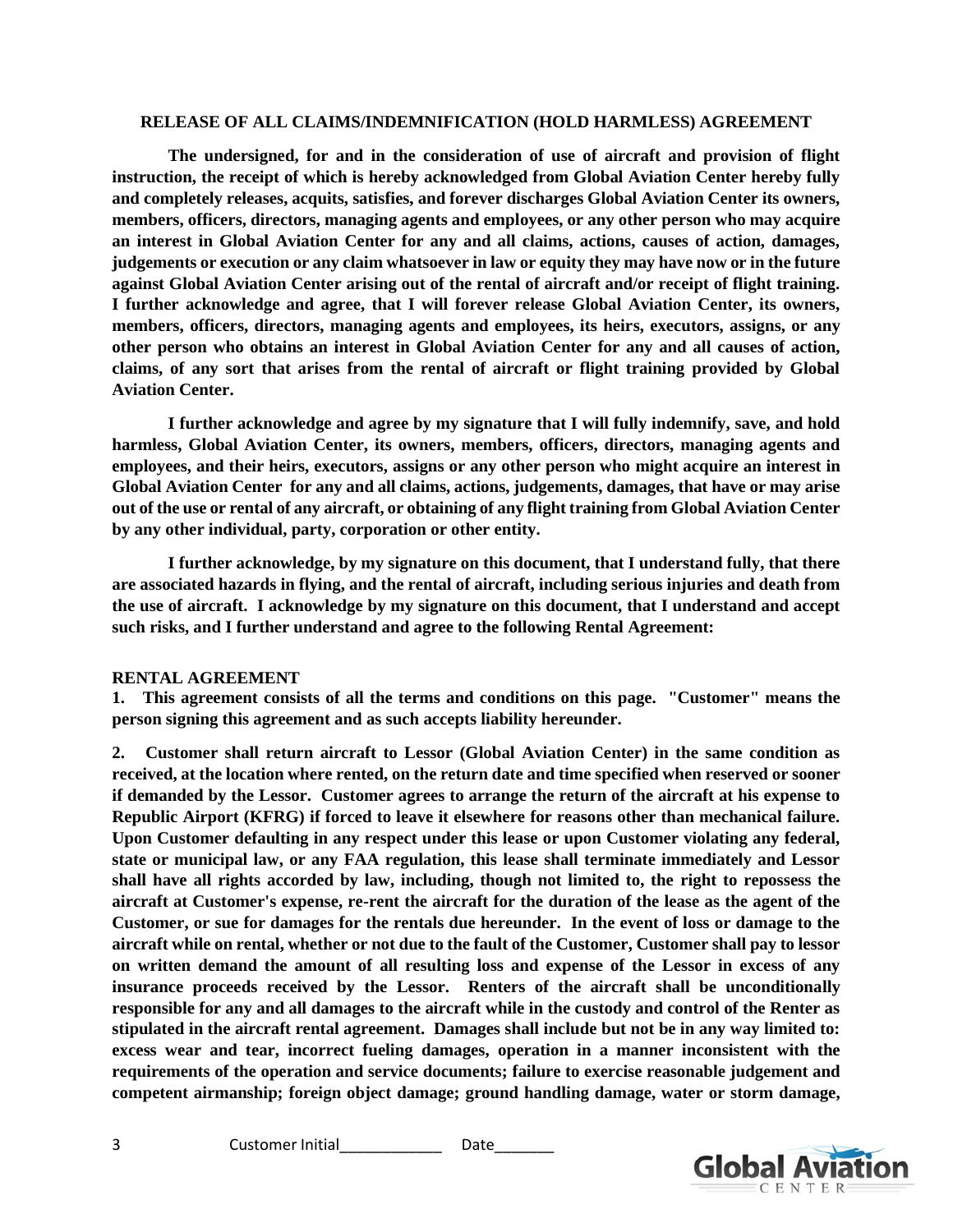**and damage to electrical or mechanical systems caused by improper repair, maintenance or diagnosis for any maintenance conducted without authorization of the Lessor; and faults, damage to the aircraft finish due to misuse, and damage to the windows or windshields due to abrasion or solvent damage.**

**3. Customer will use the aircraft only for the purpose and over the route specified which shall be limited to the contiguous United States, unless otherwise specifically approved by the Lessor. In the event of undue delay, deviation or any other unexpected circumstances, Customer will call Global Aviation Center, 631-391-9110.**

**In Case of Emergency:** 

**4. Aircraft shall NOT be used:**

**(a) to carry persons or property for hire or for any other commercial purpose;**

**(b) in any race, test, contest or aerobatics;**

**(c) for flight instruction by any other than Global Aviation Center Flight Instructors;**

**and if aircraft is obtained from lessor by fraud or misrepresentation or is obtained or used in furtherance of an illegal purpose, ALL USE OF AIRCRAFT IS WITHOUT LESSOR'S PERMISSION.**

**5. Customer agrees to comply with the following requirements made to safeguard himself and the aircraft:**

**(a) to perform a complete pre-flight inspection before taking off and not to use the aircraft unless it is in apparent good condition;**

**(b) to observe all Federal and State air safety regulations and not willfully violate said laws or regulations;**

**(c) to familiarize themselves and observe all current policies regarding aircraft and airport operations set forth in the Global Aviation Center General Policies and Procedures document;**

**(d) to fly only in daylight and in VFR weather unless properly qualified, rated and approved by Global Aviation Center authorized representative to fly night VFR;** 

**(e) to obtain weather reports and forecasts immediately before each flight and not depart when weather is forecast to go below VFR minimums unless properly qualified and rated to fly IFR by the FAA;**

**(f) to permit no one else to fly the aircraft or handle the aircraft on the ground; and**

**(g) to land only at established airports and the not restricted airports published by Global Aviation Center.**

**6. Customer certifies that he has complied with FAR 61.57 as regards currency requirements in type of aircraft flown and has completed a Flight Review within the last two years and is the holder of a current FAA Medical Certificate.**

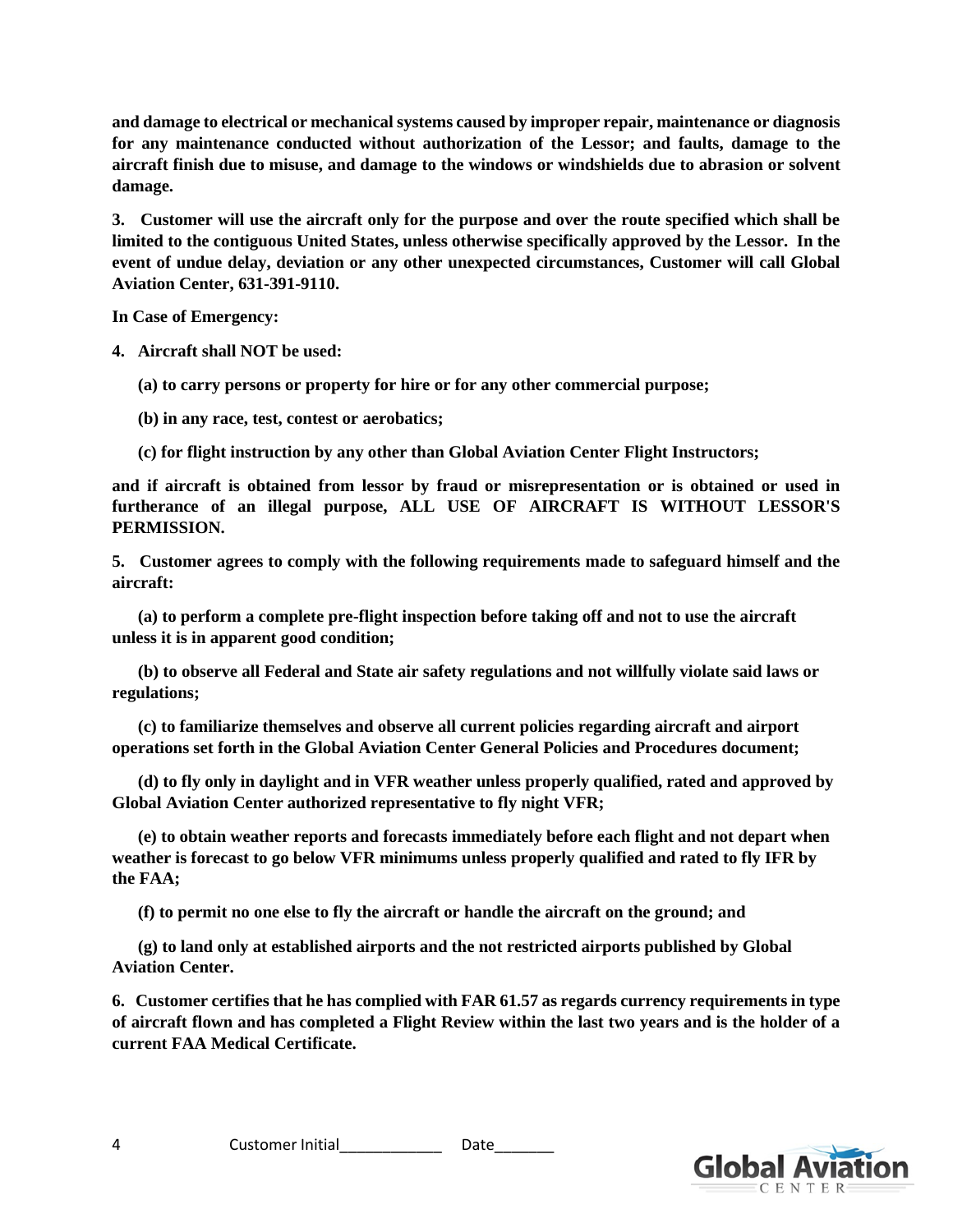**7. Customer will be responsible to and are REQUIRED to carry Non-Owners Aircraft Insurance of at LEAST \$10,000 should damage occur as the result of his negligence. Customer is also responsible for the cost associated with loss of use of aircraft should damage occur due to his negligence and any legal fees if incurred.**

**8. Customer shall return all equipment provided for his use in the same condition as received. In the event of any loss or damage to equipment Customer shall pay to Global Aviation Center the amount of all resulting loss and expense. This includes any electronic equipment, headsets, or any other items rented or used that are owned by Global Aviation Center other than the aircraft itself which is covered by other paragraphs of this agreement.**

X\_\_\_\_\_\_\_\_\_\_\_\_\_\_\_\_\_\_\_\_\_\_\_\_\_\_\_\_\_\_\_\_\_\_\_\_\_ \_\_\_\_\_\_\_\_\_\_\_\_\_\_\_\_\_\_\_\_\_\_\_\_\_\_\_\_

**Signature Date**

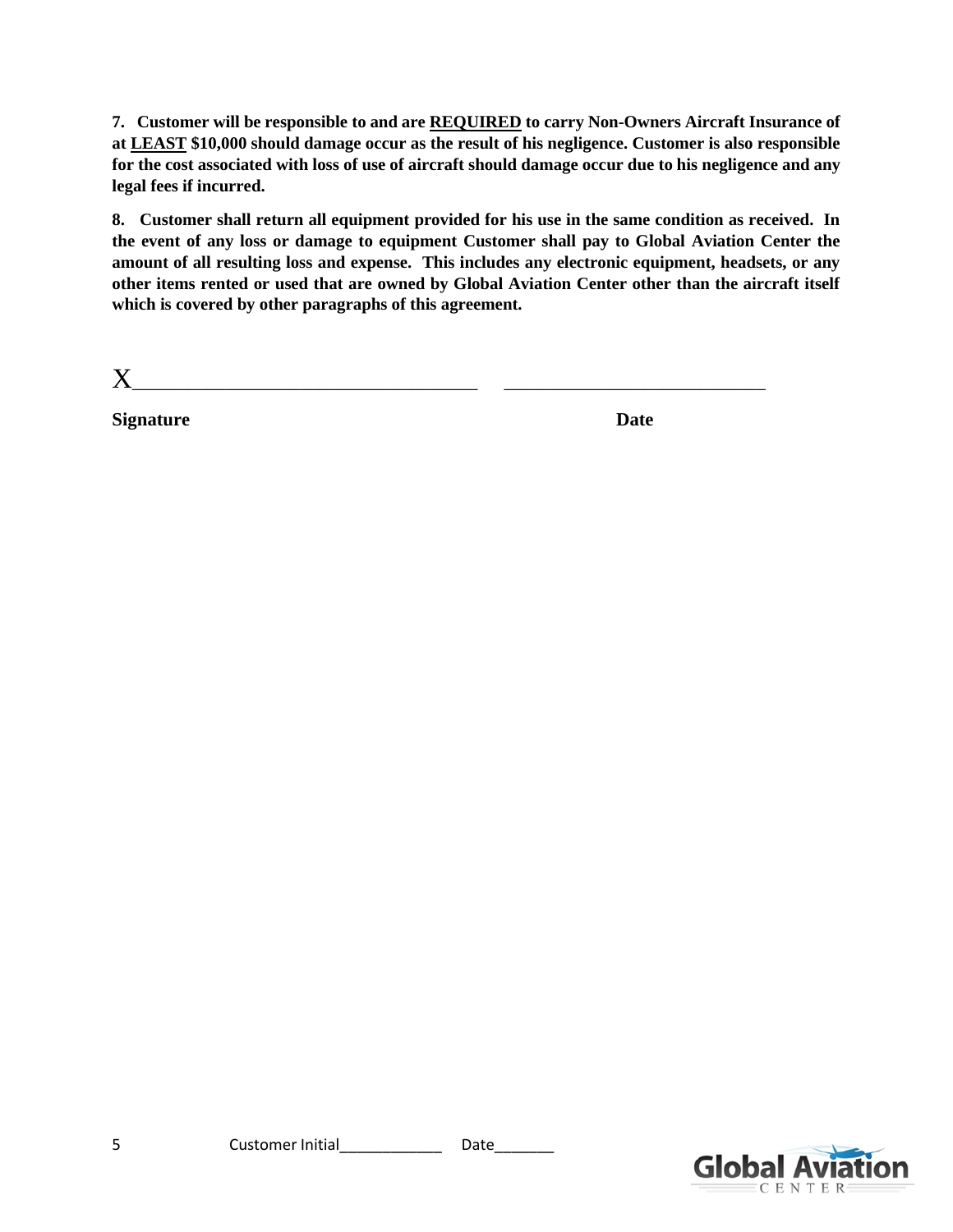

### General Policies and Procedures

Thank you for choosing Global Aviation Center. Our goal is to provide quality aviation training, aircraft rental, and pilot services. We appreciate your patronage and trust you will have a good experience with us. The following are some policies we have put in place for the safety and protection of our customers and aircraft and to prevent scheduling abuse. Please read them carefully. Special circumstances and requests are always considered, and your suggestions are always welcomed.

#### **CURRENCY**

All pilots are required to show 60-day currency (3 landings) in Category and Class. All pilots flying a r twin aircraft must show 30-day currency (3 landings to a full stop). Student pilots are required to have a current solo endorsement if 90 days have lapsed from the date of the original solo. NOTE: We do not require that you fly with us to meet currency requirements after aircraft checkout. We will accept proper documentation evidencing currency in the same type of aircraft if flown at another location within the currency period.

#### **AIRCRAFT OVERNIGHT RENTAL MINIMUMS**

We reserve the right to charge a three-hour daily minimum for aircraft rented overnight on Monday – Thursday and a four-hour daily minimum for aircraft rented overnight on Friday – Sunday. Adjustments in rental minimums will be considered for long term rentals.

#### **CANCELLATION AND NO SHOWS**

Unfortunately, some individuals abuse the reservation system and constantly cancel booked aircraft and instructor time with little notice. In order to address potential abuse, we: 1) reserve the right to charge a 50% cancellation fee of the total blocked time (for both instructor and aircraft) whenever an instruction session is canceled with less than 24 hour advanced notice for causes other than weather; 2) we reserve the right to charge a 100% cancellation fee whenever an instruction session is canceled less than 2 hours in advance or due to a no show; and ) we further reserve the right to charge a 50% cancellation fee of the total blocked time whenever an aircraft reservation is canceled with less than 24 hour notice for causes other than weather.

**EQUIPMENT RENTALS** Headsets are available for rental. We are also a David and Clark dealership. Ask for prices if you would like to purchase.

**FUEL AND OIL PURCHASED AWAY FROM GLOBAL AVIATION CENTER** All fuel and oil purchased away from base will be reimbursed at Global Aviation Center posted rates upon presentation of a receipt. Up to the rate at KFRG.

**LANDING FEES AND PARKING FEES** Aircraft renters are responsible for all landing fees and parking fees incurred at any airports.

**MASTER SWITCH LEFT ON** Renters who leave the Master Switch on resulting in a discharge of the battery will be charged for a new Battery.

\_\_\_\_\_\_\_\_\_\_\_\_\_\_(Initial)



6 Customer Initial\_\_\_\_\_\_\_\_\_\_\_\_ Date\_\_\_\_\_\_\_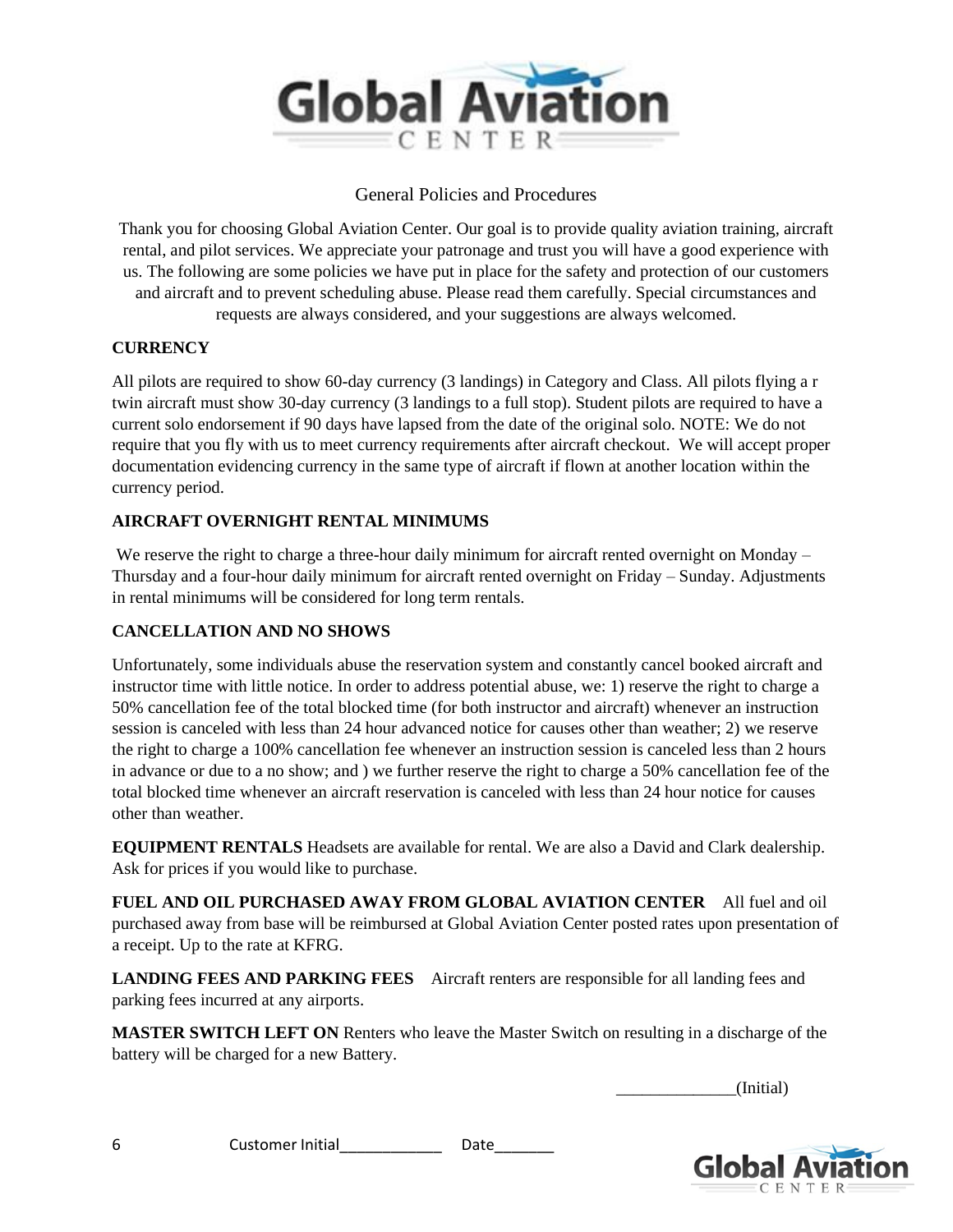#### **MECHANICAL AND WEATHER-RELATED PROBLEMS**

Weather can change quickly in New York and from time to time a pilot will get stranded away from base. Global Aviation Center will not be responsible for expenses associated with weather related overnights. Global Aviation Center will also will not be responsible for expenses incurred due to mechanical failure other than those expenses directly related to aircraft repair. Global Aviation Center must be contacted in the event of a mechanical problem for approval on any course of action taken to resolve the mechanical issue. Expenses incurred due to mechanical issues with the aircraft without prior notification and approval will not be reimbursed.

#### **RENTALS AFTER OPERATING HOURS**

Normal office hours are seven days a week, 9:00 a.m. – 5:00 p.m. A lock box system is used for rentals after normal office hours. Arrangements for after hour rentals must be made in advance using the online scheduling system or by calling the office prior to 5 p.m. so the aircraft logbook can be placed in the lock box.

### **PAYMENT**

Payment is expected upon the completion of each flight unless prior arrangements have been made. In the event of nonpayment, interest will accrue at a rate of 1.5% per month until the balance is paid. Customer will be responsible for all expenses incurred in the collection of said balance, including legal fees and court costs.

#### **REFUND OF MONEY ON ACCOUNT**

MONEY ON ACCOUNT WILL NOT BE REFUNDABLE AFTER NINETY DAYS, BUT WILL REMAIN AVAILABLE FOR CREDIT SERVICES

Customer Initial **Execution** Date **Date** 

#### **PARKING**

All aircraft must be returned to the designated Global Aviation Center parking area and secured by tie downs at wings and tail. All students and renters will be briefed on the proper procedures for pushing back an aircraft. Aircraft will not be taxied through tie down areas. Taxing through the tie downs can result in prop strikes on cones, tie down ropes wrapping around props, and damage to adjacent aircraft. Aircraft will be pushed back into the parking space with the use of a tow bar. The control wheel lock should be installed, verify master switch and all electrical switches are off, close aircraft vents, place sunshade in wind screen, and lock the aircraft. RENTERS WILL BE RESPONSIBLE FOR ALL DAMAGES RESULTING FROM TAXING THROUGH TIE DOWNS.

#### **CHECKLISTS**

Refer to individual aircraft checklists for all ground handling procedures, fire prevention in flight and on the ground, and collision avoidance procedures as recommended in the FAR/AIM and for their home airport.

#### **FUEL REQUIREMENTS**

All Global Aviation Center students will be required to comply with FAR 91.151 and 91.167 regarding fuel requirements for VFR and IFR flight.

7 Customer Initial **Date** 

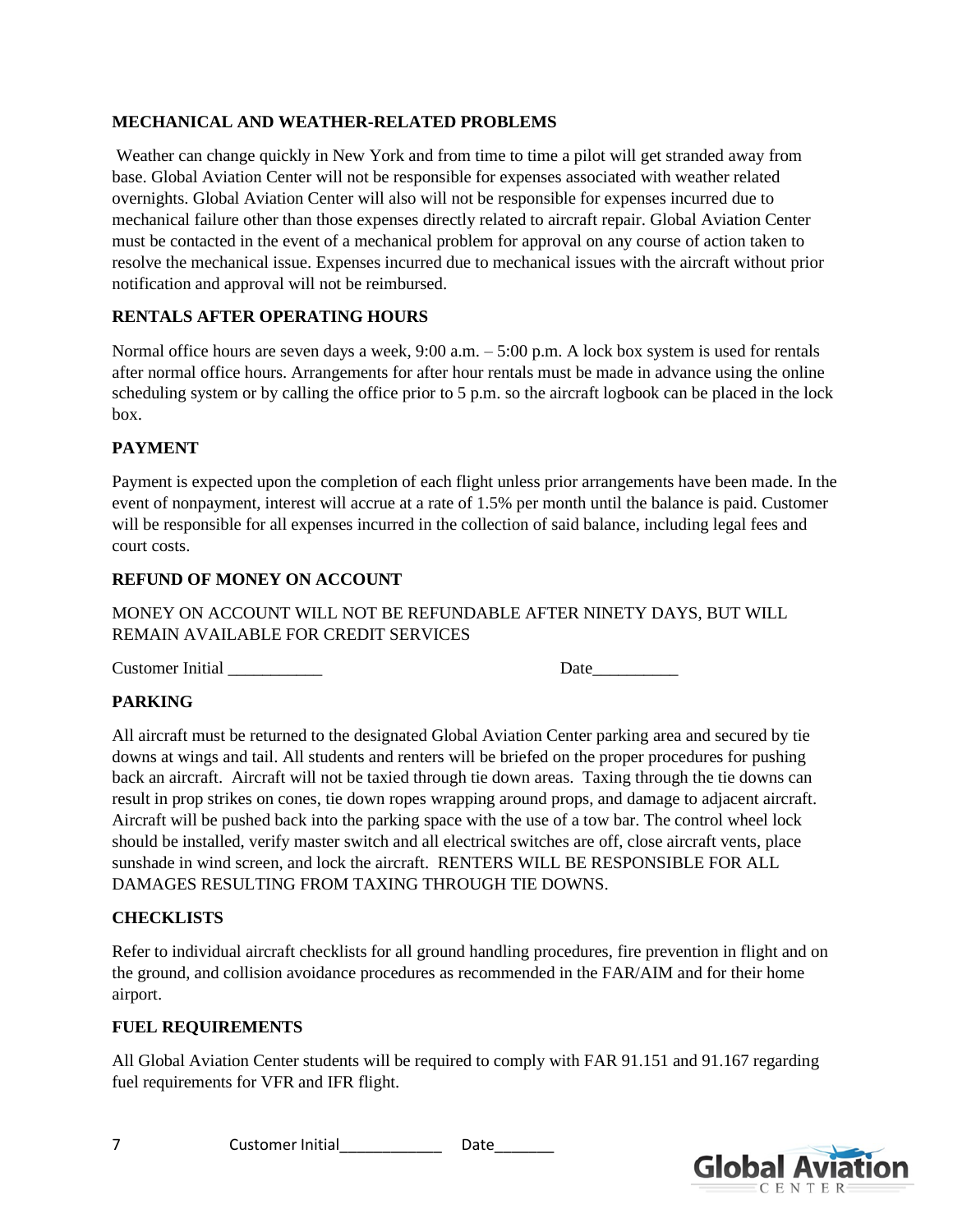#### **ALTITUDES**

All Global Aviation Center renters will comply with FAR 91.119 regarding minimum safe altitudes in flight. All Global Aviation Center t students will follow the PTS requirement of practicing maneuvers over a suitable emergency landing site.

### **PRACTICE AREA**

All Global Aviation Center students will be briefed and shown the designated practice areas around their home airport. Each instructor will comply with the requirement in the initial course of training. GRASS FIELDS:

#### **GRASS FIELDS**

No grass field landings are permitted. RENTERS WILL BE RESPONSIBLE FOR ALL DAMAGES THAT MAY RESULT FROM UNAUTHORIZED GRASS FIELD LANDINGS.

#### **AEROBATICS**

 Use of any aircraft for any aerobatic maneuver, including spins, is strictly prohibited unless performed with an authorized instructor. Unauthorized performance of any aerobatic maneuver shall result in cancellation of flight privileges. RENTERS WILL BE RESPONSIBLE FOR ALL DAMAGES THAT MAY RESULT FROM UNAUTHORIZED AEROBATIC OPERATION.

#### **CAMERAS & DEVICES**

 No cameras or other devices shall be attached to the internal or external surfaces of the aircraft unless authorized by the management. Failure to comply with this policy shall result in a loss of flight privileges. RENTERS WILL BE RESPONSIBLE FOR ALL DAMAGES RESULTING FROM ATTACHING CAMERAS OR OTHER DEVICES TO THE EXTERIOR AND INTERIOR OF THE AIRCRAFT.

#### **INSURANCE**

Appropriate insurance coverage must be on file for any solo or aircraft rental without a GAC instructor. \$10,000 Non-Owners Aircraft Liability coverage for single engine and \$20,000 for Multi-Engine.

**I have read the above policies and received the school safety procedures and agree to abide by them including the payment of all noted fees and charges. (Safety Policy on www.GlobalAviationCenter.com)**

Customer Signature \_\_\_\_\_\_\_\_\_\_\_\_\_\_\_\_\_\_\_\_\_\_\_\_\_\_\_\_\_\_\_\_\_\_\_\_\_\_\_\_\_\_\_\_\_\_\_\_\_\_\_ Date \_\_\_\_\_\_\_\_



8 Customer Initial **Date**